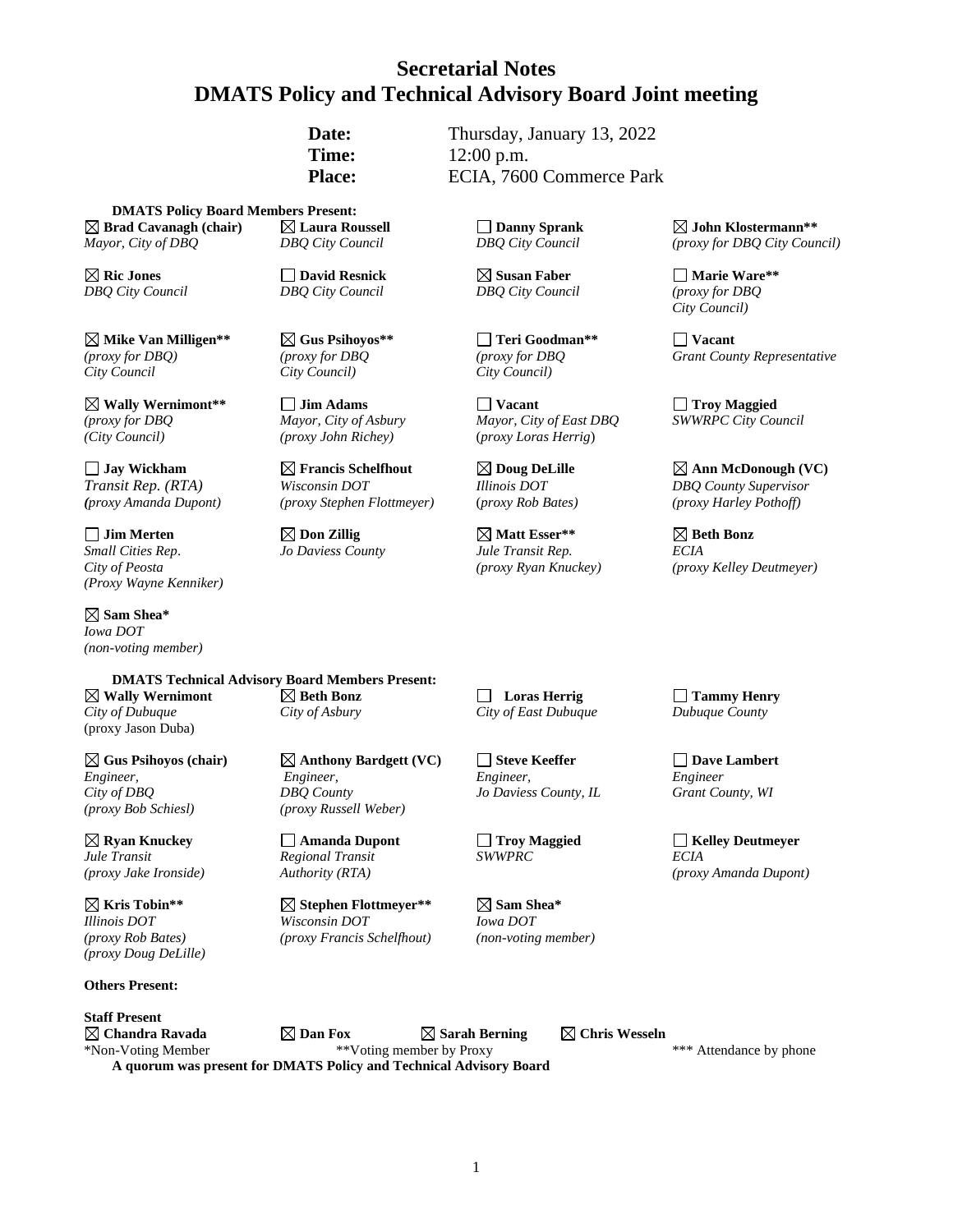#### **Call to Order**

The DMATS Technical Advisory Board meeting was called to order by DMATS Technical Advisory Board Chair, Gus Psihoyos.

The DMATS Policy Board meeting was called to order by DMATS Policy Board Vice-Chair Ann McDonough. Introductions were made at this time.

# **Review/Approve the Agenda for the Thursday, January 13, 2022 DMATS Joint Technical Advisory and Policy Board meeting**

Motion by Wernimont, second by Bonz to approve the agenda for the Thursday, January 13, 2022 DMATS Technical Advisory Board meeting. The motion passed unanimously.

Motion by Faber, second by McDonough to approve the agenda for the Thursday, January 13, 2022 DMATS Policy Board meeting. The motion passed unanimously.

## **Review/Approve the minutes and receive and file the secretarial notes from the Thursday, October 14, 2021 meeting**

Motion by Wernimont, second by Bonz to approve the minutes and receive and file the secretarial notes from the Thursday, October 14, 2021 DMATS Technical Advisory Board meeting. The motion passed unanimously.

Motion by Zillig, second by Jones to approve the minutes and receive and file the secretarial notes from the Thursday, October 14, 2021 DMATS Policy Board meeting. The motion passed unanimously.

#### **Review/Approve Election of Officers**

Ravada stated that each year election of officers should be held. Ravada noted that due to Buol retiring as mayor of the City of Dubuque, the new mayor, Cavanagh will now become board chair of the policy board. The current vice-chair of the DMATS Policy Board is Ann McDonough. The current officers for the DMATS Technical Advisory Board are Gus Psihoyos as Chair and Anthony Bardgett as Vice- Chair. Ravada opened it up for the Board to discuss who would be DMATS Policy Board next vice chair and who would be the chair and vice-chair of the DMATS Tech Board.

Motion by Wernimont, second by Bonz to nominate Psihoyos as chair of the DMATS Technical Advisory Board and Bardgett as Vice-Chair of the Technical Advisory Board. The motion passed unanimously.

Motion by Van Milligen, second by Jones to nominate McDonough as Vice-Chair of the Policy Board. The motion passed unanimously.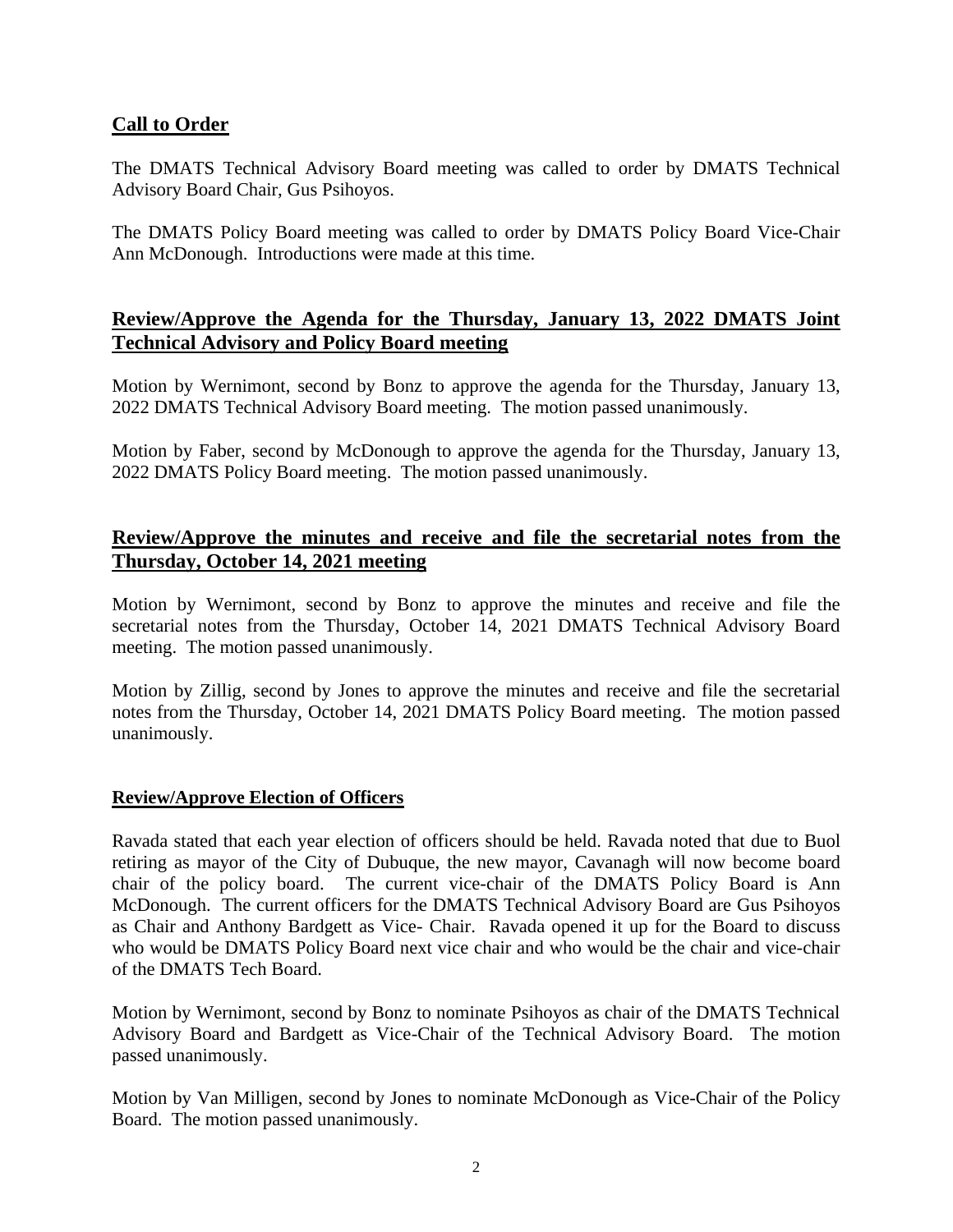# **Review/Approve amendment to DMATS Federal Fiscal Year 2022-2025 Transportation Improvement Program (TIP)**

Motion by Roussell, second by Faber to open the public hearing. The motion passed unanimously. The public hearing was opened at 12:10 p.m.

Ravada stated the amendment to the TIP is to add a project in Jamestown Township, Grant County Wisconsin. It is a reconditioning project on CTY H between Kieler and Cuba City Wisconsin. Ravada noted the funding is 100 percent through Wisconsin DOT.

Motion by Roussell, second by Faber to close the public hearing. The motion passed unanimously. The public hearing was closed at 12:11 p.m.

Motion by Bardgett, second by Wernimont to recommend approval to the DMATS Policy Board the amendments to DMATS Federal Fiscal Year 2022-2025 Transportation Improvement Program (TIP). The motion passed unanimously.

Motion by Jones, second by Zillig to approve the amendment to DMATS Federal Fiscal Year 2022-2025 Transportation Improvement Program (TIP). The motion passed unanimously.

# **Discuss planning tasks for FY 2023 Transportation Planning Work Program (TPWP)**

Ravada asked the Board if there were any other tasks, they would like staff to address in the FY 2023 TPWP. Staff will be in maintenance mode for DMATS LRTP and will be looking into new transportation programs that came down from the infrastructure bill and how to accommodate them into the LRTP.

Ravada stated the draft of the TPWP will be completed and presented to the Board in March 2022 and the final will be completed in May 2022.

#### **Discussion on DMATS STBG-SWAP applications and Transportation Alternative Program (TAP) applications for Federal Fiscal Year 2023-2026**

Ravada stated staff is requesting more time to open the application process, as they have not received all the regulations and funding allocations from the IADOT.

# **Comments from public on an item that did not appear on the agenda**

No comments were made by the public.